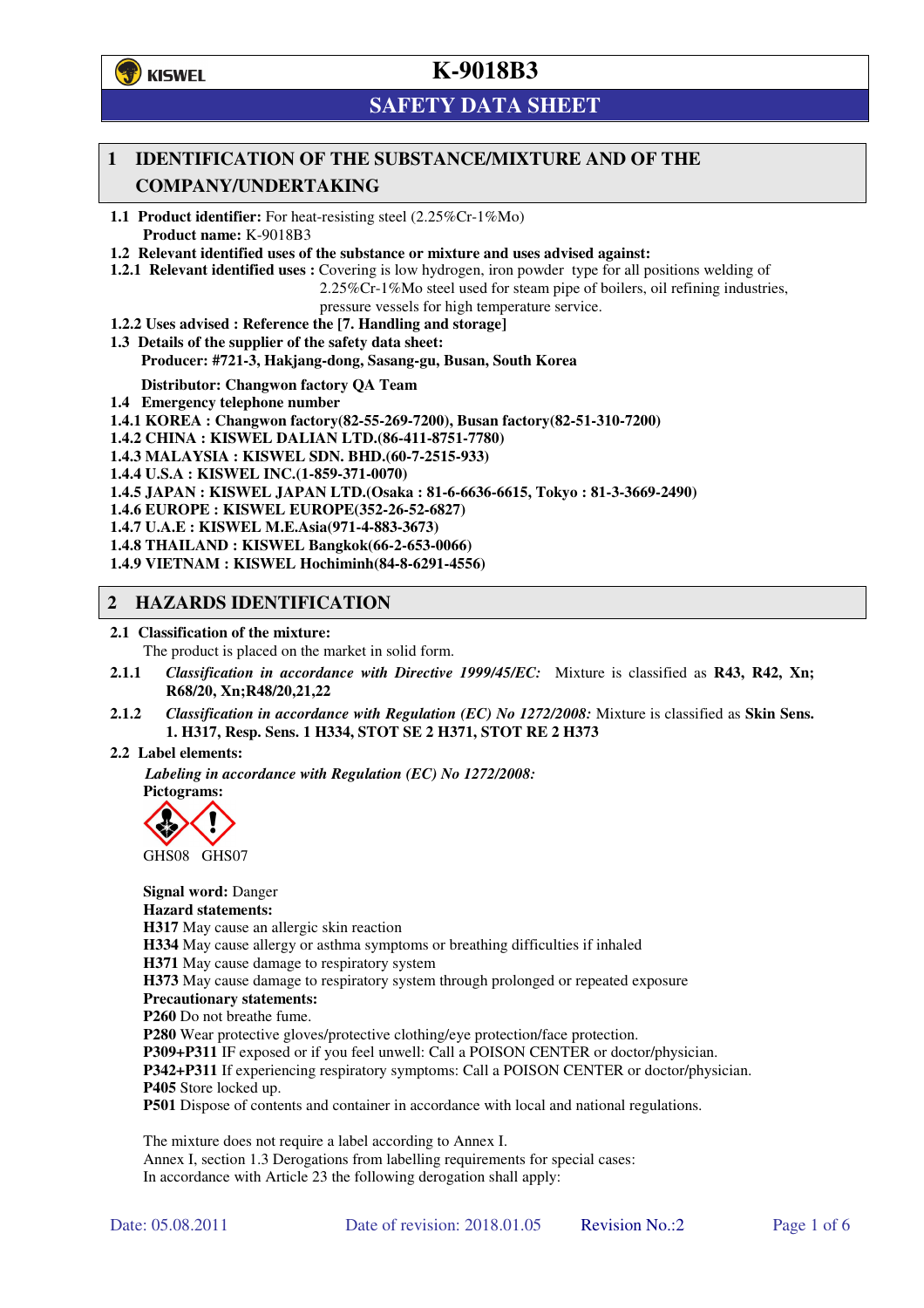

## **SAFETY DATA SHEET**

Metals in massive form, alloys, mixtures containing polymers and mixtures containing elastomers do not require a label according to this Annex, if they do not present a hazard to human health by inhalation, ingestion or contact with skin or to the aquatic environment in the form in which they are placed on the market, although classified as hazardous in accordance with the criteria of this Annex.

#### **On the other hand, we want to offer classification and label of welding fume for workers.**

**2.3 Other hazards:** No data available.

## **3 COMPOSITION/INFORMATION ON INGREDIENTS**

**3.1 Substances:** No data available.

**3.2 Mixtures:** The mixture contains dangerous substances:

|                                |           |                                    | <b>Classification</b>                            |                                                         |                                 |                                     |                                  |             |
|--------------------------------|-----------|------------------------------------|--------------------------------------------------|---------------------------------------------------------|---------------------------------|-------------------------------------|----------------------------------|-------------|
| <b>Substance name</b>          | EC No.    | Registr.<br>$\mathbf{n}\mathbf{o}$ | 67/548/EEC                                       | <b>Hazard Class</b><br>and<br>Category<br>Code(s)       | <b>Hazard</b><br>state-<br>ment | Pictogram/<br><b>Signal</b><br>word | Conc.<br>$(\%)$<br><b>Volume</b> | <b>Note</b> |
| <sup>1</sup> Ferro Silicon     | ۰         | ٠                                  |                                                  |                                                         |                                 |                                     | $1.0 - 5.0$                      |             |
| <sup>1</sup> Calcium fluoride  | 232-188-7 | $\blacksquare$                     | ۰                                                |                                                         | $\qquad \qquad \blacksquare$    | $\blacksquare$                      | $3.0 - 7.0$                      |             |
| $1, 2$ Limestone               | 215-279-6 | ٠                                  | ۰                                                |                                                         | ٠                               |                                     | $8.0 - 12.0$                     |             |
| $2,3$ Chromium                 | 231-157-5 |                                    | R43<br>R42                                       | Skin Sens. 1<br>Resp. Sens. 1                           | H317<br>H334                    | Danger                              | $1.0 - 3.0$                      |             |
| $1,2$ Mica                     |           | $\blacksquare$                     |                                                  |                                                         |                                 |                                     | $0.1 - 1.0$                      |             |
| <sup>2,3</sup> Titaniumdioxide | 236-675-5 | $\overline{\phantom{a}}$           | Xi; R36<br>Xi; R37<br>T; R48/23                  | Eye Irrit. 2<br>STOT SE <sub>3</sub><br><b>STOT RE1</b> | H319<br>H335<br>H372            | Danger                              | $1.0 - 3.0$                      |             |
| <sup>1</sup> Sodium silicate   | 239-981-7 |                                    |                                                  |                                                         |                                 |                                     | $1.0 - 5.0$                      |             |
| $2,3$ Iron                     | 231-096-4 | $\overline{\phantom{a}}$           | $Xn$ ;<br>R68/20/21/22<br>$Xn$ :<br>R68/20/21/22 | STOT SE <sub>2</sub><br>STOT RE <sub>2</sub>            | H371<br>H373                    | Warning                             | $68.0 - 72.0$                    |             |

<sup>1</sup>Substance is not classified in terms of Regulation (EC) No. 1272/2008 Annex VI.

<sup>2</sup>Substance with workplace exposure limits.

\* See all the hazard statements in chapter 16.

## **4 FIRST AID MEASURES**

#### **4.1 Description of first aid measures:**

**In case of respiratory exposure**: Remove to fresh air and keep at rest. If breathing is difficult or has stopped, administer artificial respiration as necessary. Seek medical attention.

**In case of skin contamination**: Wash contaminated area thoroughly with soap and water. Remove and wash contaminated clothing. If a persistent rash or irritation occurs, seek medical attention.

 **In case of intrusion into eye**: Immediately flush eyes with large amounts of running water for at least 15 minutes, lifting the upper and lower eyelids. Get medical attention.

**In case of oral intake**: Ingestion is considered unlikely due to product form. However, if swallowed do not induce vomiting. Seek medical attention. Advice to doctor: treat symptomatically.

- **4.2 Most important symptoms and effects, both acute and delayed:** No data available.
- **4.3 Indication of any immediate medical attention and special treatment needed:** No data available.

#### **5 FIREFIGHTING MEASURES**

**5.1 Extinguishing media:**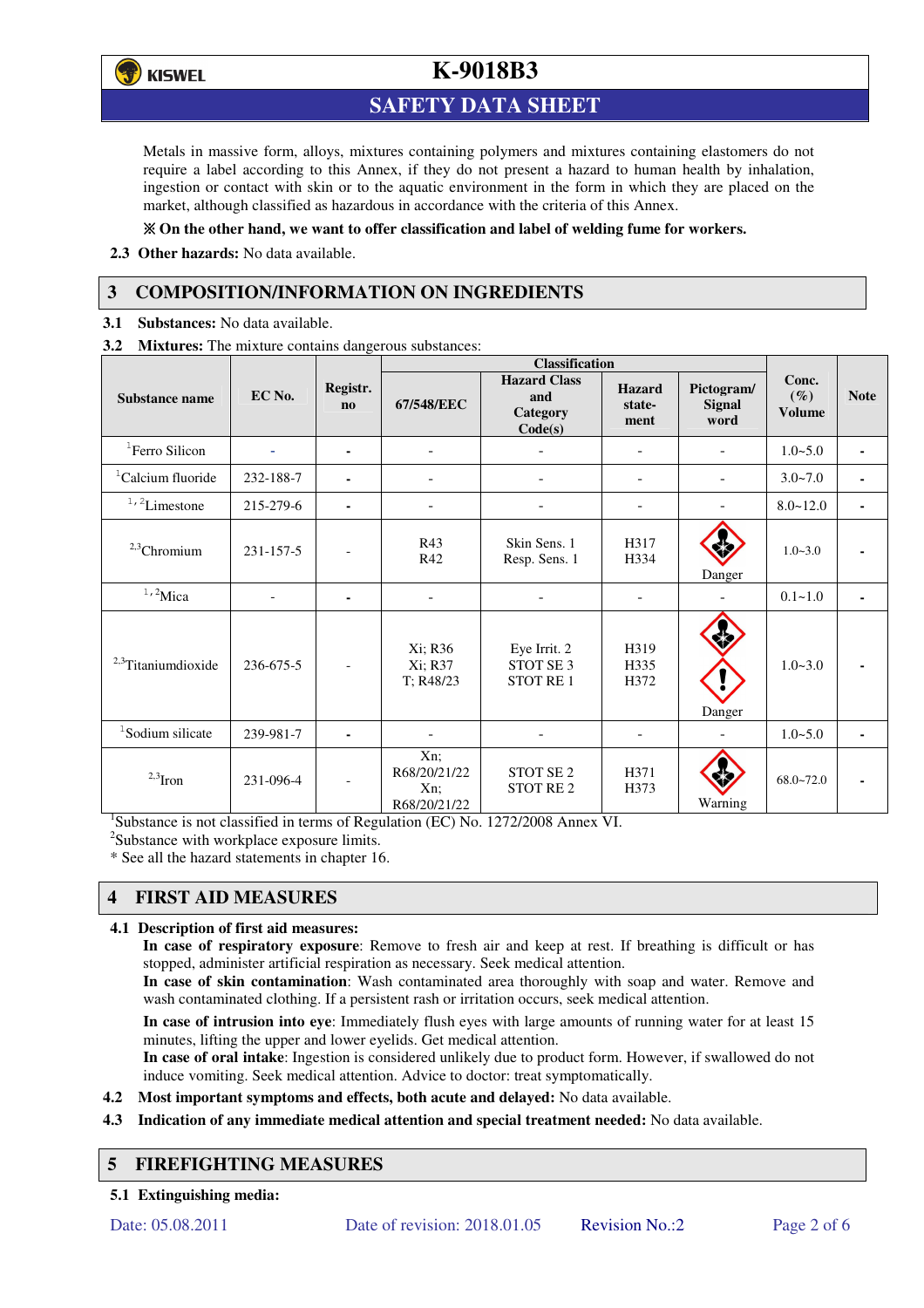

**SAFETY DATA SHEET** 

**Suitable extinguishing media:** Carbon dioxide, dry chemical, water spray. Use extinguishing media appropriate for surrounding fire.

**Unsuitable extinguishing media:** No data available.

- **5.2 Special hazards arising from the substance or mixture:** Fire may produce irritating or poisonous gases.
- **5.3 Advice for firefighters:** In the event of a fire, wear self-contained breathing apparatus and protective clothing.

### **6 ACCIDENTAL RELEASE MEASURES**

**6.1 Personal precautions, protective equipment and emergency procedures:** 

**For non-emergency personnel:** Wear appropriate personal protective equipment as specified in Section 8. Ensure adequate ventilation**.** 

**For emergency responders:** No data available.

**6.2 Environmental precautions:** Avoid dispersal of spilled material and contact with soil, ground and surface water, drains and sewers.

**Methods and material for containment and cleaning up:** Take up mechanically. Collect the material in labeled containers and dispose of according to local and regional authority requirements.

**6.3 Reference to other sections:** See Section 7 for information on safe handling. See Section 8 for information on personal protection equipment. See Section 13 for disposal information.

## **7 HANDLING AND STORAGE**

- **7.1 Precautions for safe handling:** Welding may produce fumes and gases hazardous to health. Avoid breathing these fumes and gases. Use adequate ventilation. Keep away from sources of ignition. Avoid contact with skin, eyes and clothing. Do not eat, drink and smoke in work areas.
- **7.2 Conditions for safe storage, including any incompatibilities**: Store in cool, dry and well-ventilated place. Keep away from incompatible materials. Keep away from heat and open flame.
- **7.3 Specific end use(s):** No data available.

#### **8 EXPOSURE CONTROLS/PERSONAL PROTECTION**

**8.1 Control parameters:** Exposure limits were not established for this product.

Workplace exposure limits for substances contained in the mixture are listed in *EH40/2005* Workplace exposure limits:

|                             |                   | Workplace exposure limit                                        |                   |                                                                                  |             |                 |  |
|-----------------------------|-------------------|-----------------------------------------------------------------|-------------------|----------------------------------------------------------------------------------|-------------|-----------------|--|
|                             |                   | Long-term<br>exposure limit<br>(8-hour TWA<br>reference period) |                   | <b>Short-term</b><br>exposure limit<br>$(15\text{-minute})$<br>reference period) |             | <b>Comments</b> |  |
| <b>Substance</b>            | <b>CAS</b> number |                                                                 |                   |                                                                                  |             |                 |  |
|                             |                   |                                                                 |                   |                                                                                  |             |                 |  |
|                             |                   |                                                                 |                   |                                                                                  |             |                 |  |
|                             |                   | ppm                                                             | mg.m <sup>3</sup> |                                                                                  | ppm $mg.m3$ |                 |  |
| Chromium                    | 7440-47-3         | $\overline{\phantom{a}}$                                        | 0.5               |                                                                                  |             |                 |  |
| Limestone/Calcium carbonate | 1317-65-3         |                                                                 |                   |                                                                                  |             |                 |  |
| Total inhalable             |                   |                                                                 | 10                |                                                                                  |             |                 |  |
| Respirable                  |                   |                                                                 | 4                 |                                                                                  |             |                 |  |
| Mica                        | 12001-26-2        |                                                                 |                   |                                                                                  |             |                 |  |
| Total inhalable             |                   | ٠                                                               | 10                |                                                                                  |             |                 |  |
| respirable                  |                   | $\overline{\phantom{0}}$                                        | 0.8               | -                                                                                |             |                 |  |
| Titanium dioxide            |                   |                                                                 |                   |                                                                                  |             |                 |  |
| Total inhalable             | 13463-67-7        |                                                                 | 10                |                                                                                  |             |                 |  |
| resirable                   |                   |                                                                 | 4                 | ۰                                                                                |             |                 |  |
| Iron oxide, fume (as Fe)    | 1309-37-1         | ۰                                                               | 5                 |                                                                                  | 10          |                 |  |

\*A skin notation assigned to the OEL identifies the possibility of significant uptake through the skin.

**8.2 Exposure controls:** Do not eat, drink and smoke. Immediately remove all contaminated clothing. Wash hands before breaks and at the end of work.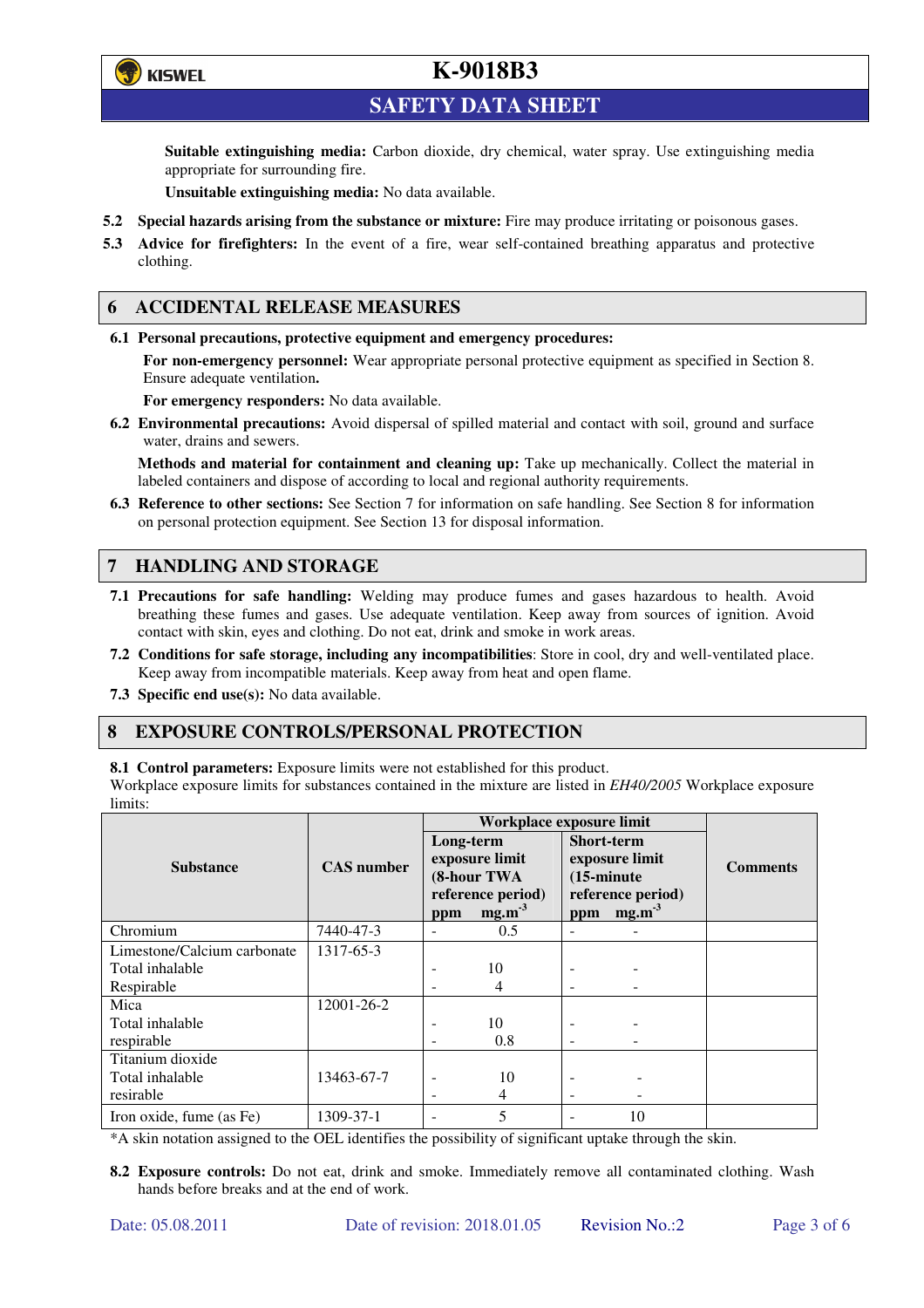## **SAFETY DATA SHEET**

- **8.2.1 Appropriate engineering controls:** Use local exhaust ventilation during all welding operations.
- **8.2.2 Individual protection measures, such as personal protective equipment:**
- **8.2.2.1 Eye/face protection:** Always wear eye protection during welding operations, helmet and/or face shield with filter lens.
- **8.2.2.2 Skin protection:**

**Hand protection:** Wear appropriate protective (welding) gloves during welding.

**Other:** Wear appropriate protective clothing and boots.

- **8.2.2.3 Respiratory protection:** If ventilation is insufficient, use appropriate respirator or self-contained breathing apparatus.
- **8.2.2.4 Thermal hazards:** No data available.
- **8.2.3 Environmental exposure controls:** Do not allow to enter sewers, surface and ground water.

### **9 PHYSICAL AND CHEMICAL PROPERTIES**

**9.1 Information on basic physical and chemical properties:** 

| Appearance:                                          | solid (metal rod)        |
|------------------------------------------------------|--------------------------|
| Odour:                                               |                          |
| <b>Odour threshold:</b>                              |                          |
| pH:                                                  | -                        |
| Melting point/freezing point:                        | $\overline{a}$           |
| Initial boiling point and boiling range:             | $\overline{a}$           |
| <b>Flash point:</b>                                  | -                        |
| <b>Evaporation rate:</b>                             |                          |
| Flammability (solid, gas):                           | $\overline{\phantom{0}}$ |
| <b>Upper/lower flammability or explosive limits:</b> | $\overline{\phantom{a}}$ |
| Vapour pressure:                                     | -                        |
| <b>Vapour density:</b>                               |                          |
| <b>Relative density:</b>                             |                          |
| Solubility(ies):                                     |                          |
| Partition coefficient: n-octanol/water:              | $\overline{a}$           |
| <b>Auto-ignition temperature:</b>                    | $\overline{a}$           |
| <b>Decomposition temperature:</b>                    |                          |
| <b>Viscosity:</b>                                    |                          |
| <b>Explosive properties:</b>                         |                          |
| <b>Oxidising properties:</b>                         |                          |

**9.2 Other information:** No data available.

## **10 STABILITY AND REACTIVITY**

**10.1 Reactivity:** No data available.

- **10.2 Chemical stability:** The product is stable under normal conditions. When using it may produce dangerous fumes and gases.
- **10.3 Possibility of hazardous reactions:** No data available.
- **10.4 Conditions to avoid:** Avoid contact with incompatible materials.
- **10.5 Incompatible materials:** Acids, bases, oxidizing agents.

**10.6 Hazardous decomposition products:** Metal oxide fumes and gases are produced during welding.

#### **11 TOXICOLOGICAL INFORMATION**

#### **11.1 Information on toxicological effects:**

The mixture may cause an allergic skin reaction. It is suspected of causing cancer. It causes damage to organs through prolonged or repeated exposure.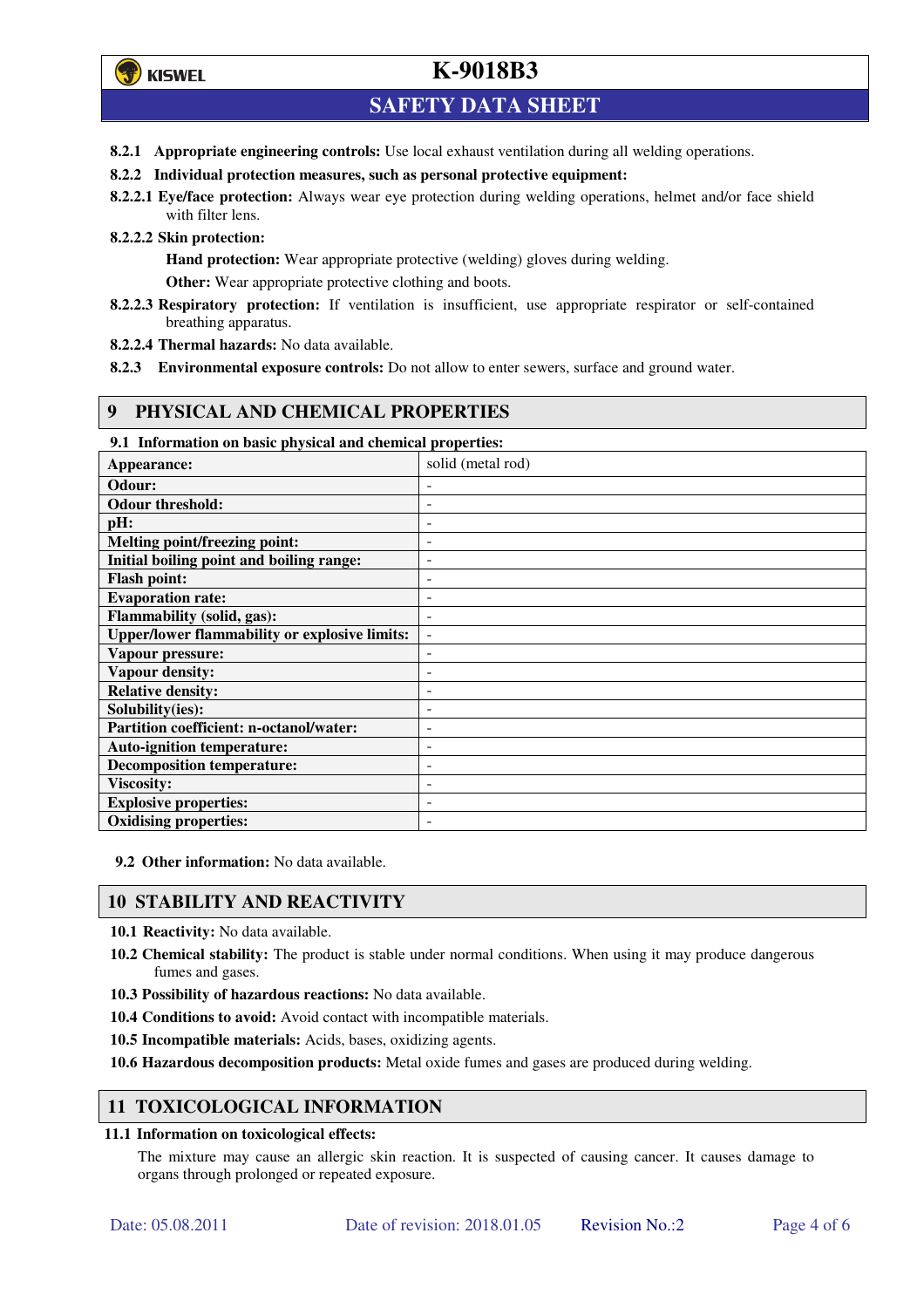

l

## **K-9018B3**

## **SAFETY DATA SHEET**

#### **12 ECOLOGICAL INFORMATION**

- **12.1 Toxicity:** No data available
- **12.2 Persistence and degradability:** No data available.
- **12.3 Bioaccumulative potential:** No data available.
- **12.4 Mobility in soil:** No data available.
- **12.5 Results of PBT and vPvB assessment:** No data available.
- **12.6 Other adverse effects:** No data available.

### **13 DISPOSAL CONSIDERATIONS**

**13.1 Waste treatment methods:** Dispose off in accordance with local and national regulations.

### **14 TRANSPORT INFORMATION**

**14.1 ADR/RID/ADN:** The mixture is not subject to international regulations on transport of dangerous goods.

| UN number:                            | $\sim$                   |
|---------------------------------------|--------------------------|
| UN proper shipping name:              | -                        |
| Transport hazard class(es):           | -                        |
| <b>Packing group:</b>                 | -                        |
| <b>Environmental hazards:</b>         | -                        |
| <b>Special precautions for user:</b>  | -                        |
| <b>Transport in bulk according to</b> |                          |
| Annex II of MARPOL73/78 and the       | $\overline{\phantom{a}}$ |
| <b>IBC</b> Code:                      |                          |

**14.2 IMDG:** The mixture is not subject to international regulations on transport of dangerous goods.

**14.3 ICAO/IATA:** The mixture is not subject to international regulations on transport of dangerous goods.

#### **15 REGULATORY INFORMATION**

#### **15.1 Safety, health and environmental regulations/legislation specific for the substance or mixture:**

- Corrigendum to Regulation (EC) No 1907/2006 of the European Parliament and of the Council of 18 December 2006 concerning the Registration, Evaluation, Authorization and Restriction of Chemicals (REACH), establishing a European Chemicals Agency, amending Directive 1999/45/EC and repealing Council Regulation (EEC) No 793/93 and Commission Regulation (EC) No 1488/94 as well as Council Directive 76/769/EEC and Commission Directives 91/155/EEC, 93/67/EEC, 93/105/EC and 2000/21/EC (OJ L 396, 30.12.2006);
- Corrigendum to Directive No 2006/121/EC of the European Parliament and of the Council of 18 December 2006 amending Council Directive 67/548/EEC on the approximation of laws, regulations and administrative provisions relating to the classification, packaging and labeling of dangerous substances in order to adapt it to Regulation (EC) No 1907/2006 concerning the Registration, Evaluation, Authorization and Restriction of Chemicals (REACH) and establishing a European Chemicals Agency (OJ L 396, 30.12.2006);
- Regulation (EC) No 1272/2008 of the European parliament and of the Council of 16 December 2008 on classification, labeling and packaging of substances and mixtures, amending and repealing Directives 67/548/EEC and 1999/45/EC, and amending Regulation (EC) No 1907/2006 (OJ L 353, 31.12. 2008).
- COMMISSION REGULATION (EC) No 790/2009 of 10 August 2009 amending, for the purposes of its adaptation to technical and scientific progress, Regulation (EC) No 1272/2008 of the European Parliament and of the Council on classification, labeling and packaging of substances and mixtures.